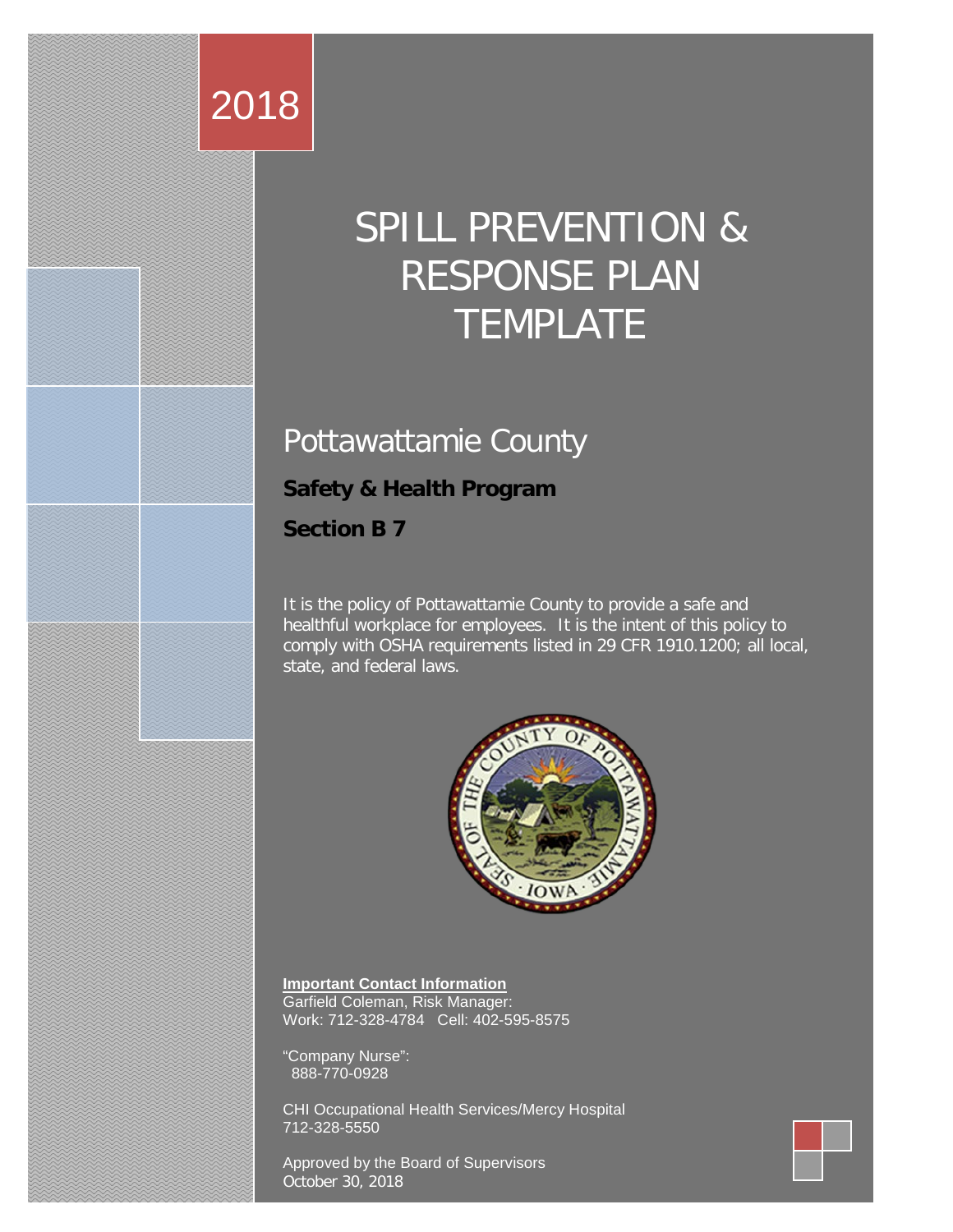# **SPILL PREVENTION & RESPONSE PLAN TEMPLATE**

# **TABLE OF CONTENTS**

| Τ.      |                                                                                                                                                                                  |  |  |  |  |  |  |
|---------|----------------------------------------------------------------------------------------------------------------------------------------------------------------------------------|--|--|--|--|--|--|
| $\prod$ |                                                                                                                                                                                  |  |  |  |  |  |  |
| III.    |                                                                                                                                                                                  |  |  |  |  |  |  |
| IV.     |                                                                                                                                                                                  |  |  |  |  |  |  |
| V.      | 7<br>$\overline{7}$<br>$\overline{7}$<br>$\overline{7}$<br>8                                                                                                                     |  |  |  |  |  |  |
| VI.     | 8<br>9<br>9<br>E. Fire, Explosion & Human Health Hazard Procedures<br>9                                                                                                          |  |  |  |  |  |  |
|         |                                                                                                                                                                                  |  |  |  |  |  |  |
|         | <b>MODEL FORMS</b><br>Appendix A: Hazardous Chemicals Inventory<br>Appendix B: Facility Site Map<br>Appendix C: Visual Inspection Checklist<br>Appendix D: Visual Inspection Log |  |  |  |  |  |  |

- Appendix E: Spill Log
- Appendix F: Spill Report
- Appendix G: Training Log
- Appendix H: Hazardous Response Procedures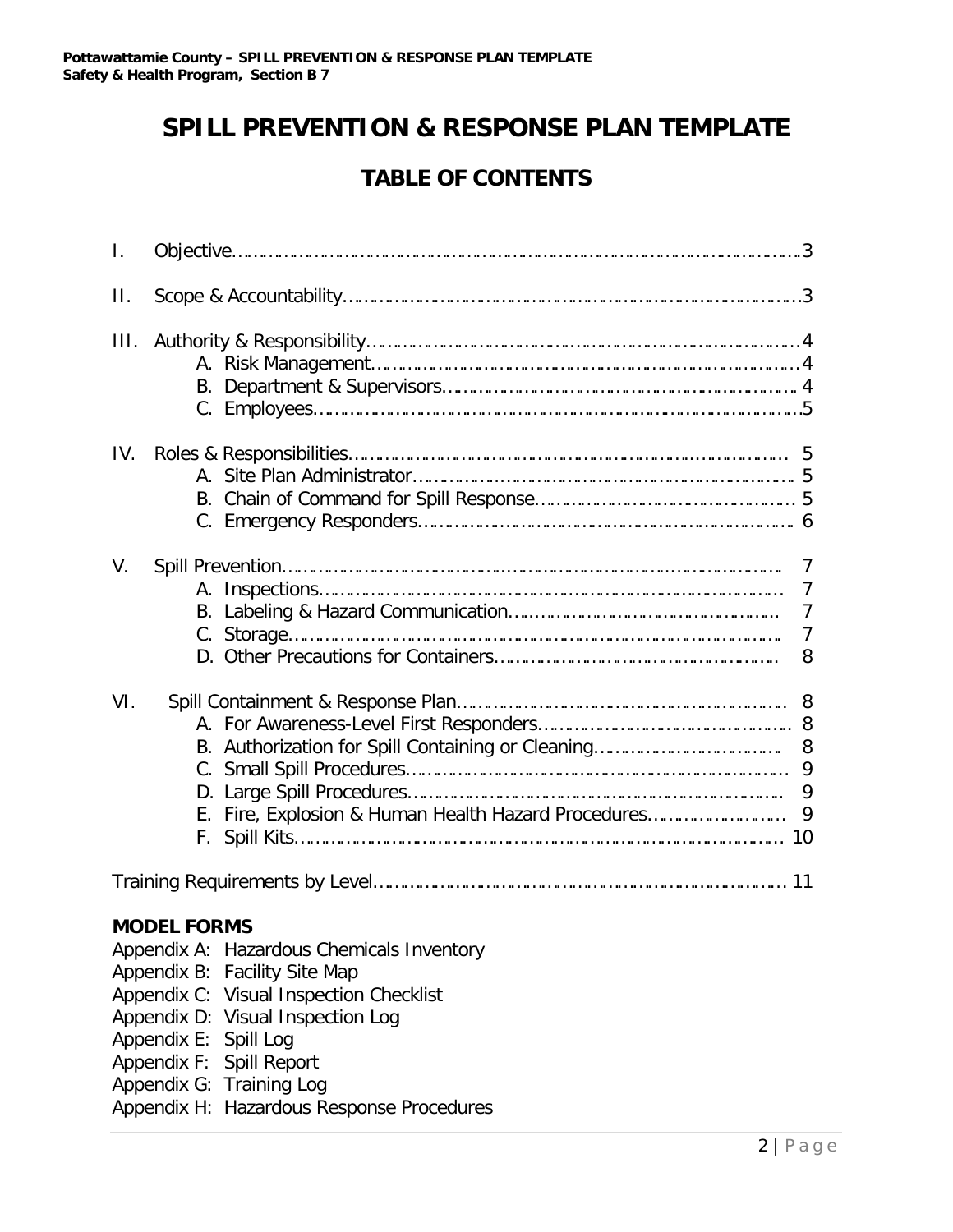| <b>SITE LOCATION:</b>  |  |
|------------------------|--|
|                        |  |
| <b>FACILITY PHONE:</b> |  |
|                        |  |

# **I. Objective:**

This spill prevention and response plan is designed to prevent spills and to allow for the proper responses to chemical spills and other emergency releases involving hazardous materials.

For the purposes of this plan, "spill" refers to a release of hazardous materials, not simple liquid cleanup and potential slip hazards. Hazardous materials include chemicals, which present a physical hazard or a health hazard, and biological and other disease-causing agents.

These releases may be rare, but these hazards still must be prepared for. In addition to the hazards to personnel, spills may also lead to environmental damages.

The plan updates should reflect when the hazardous material inventory changes or storage locations of these materials change.

# **II. Scope & Applicability:**

This plan covers both chemical spills and other emergency releases. In addition to this plan, employees shall refer to the following plans when dealing with chemical spills.

**Comprehensive Safety and Health Program:** This includes hazard analyses and ongoing hazard controls.

**Hazard Communication Plan**: This includes safety data sheets (SDSs), which are integral to the success of the Spill Prevention Plan, as they provide guidance for spill cleanup and emergency response procedures. SDSs also tie into the comprehensive safety program, as they inform what safety controls are necessary. SDSs must be readily available in each area products are used or stored or where byproducts or chemical waste is present.

**Security & Emergency Action Plan:** This section addresses the appropriate response to fire, explosion, and other possible emergencies like natural disasters.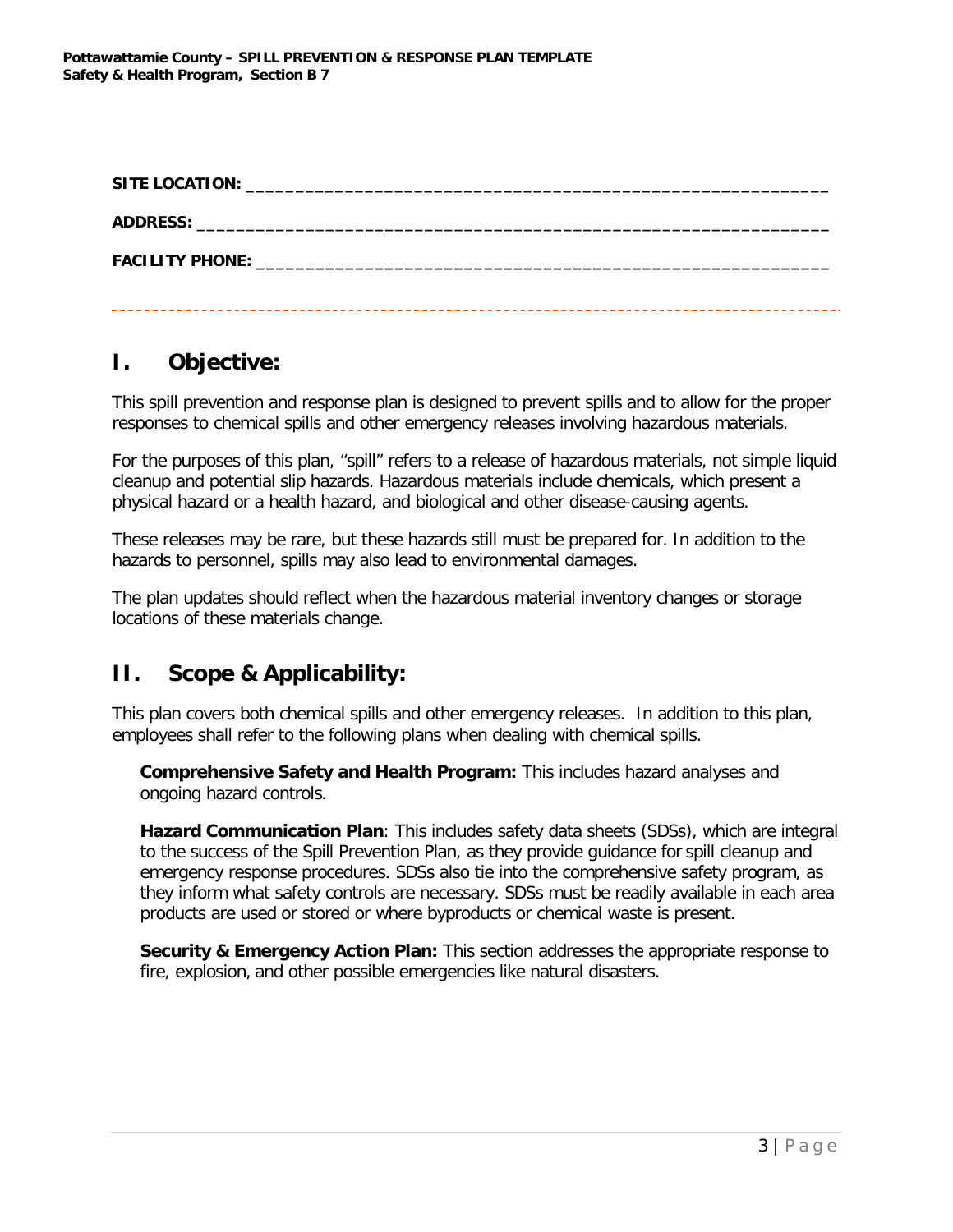# **III. Authority & Responsibility:**

#### **A. Risk Management is responsible for:**

- 1. Working with departments to identify and ensure spill plans are developed when needed.
- 2. Providing training and technical guidance on SPCC requirements and procedures to all affected employees.
- 3. Working with departments to ensure regulatory compliance and conduct on-site inspections.
- 4. Notifying the appropriate regulatory agency in the event of a spill.
- 5. Responding to and assisting with spill incidents.
- 6. Reviewing and making recommendations to the Plan when necessary.

#### **B. Departments are responsible for:**

- 1. Enforcing the SPCC Plan provisions among department employees.
- 2. Providing all necessary funding to comply with the SPCC Plan.
- 3. Ensuring that initial and annual training requirements are met.
- 4. Identifying a site Plan Administrator for the department and communicating his/her name to Risk Management.
- 5. Identifying Responsible Person assigned to conduct daily visual and full-site inspection monthly inspections.
- 6. Providing and documenting training for department employees and forwarding training records to Risk Management.
- 7. Facilitating tank inspections by contractors or county personnel and maintaining inspection records.
- 8. Following county spill response procedures and preparing site specific response procedures that meet or exceed these procedures.
- 9. Providing a copy of site specific response procedures to Risk Management for review and retention.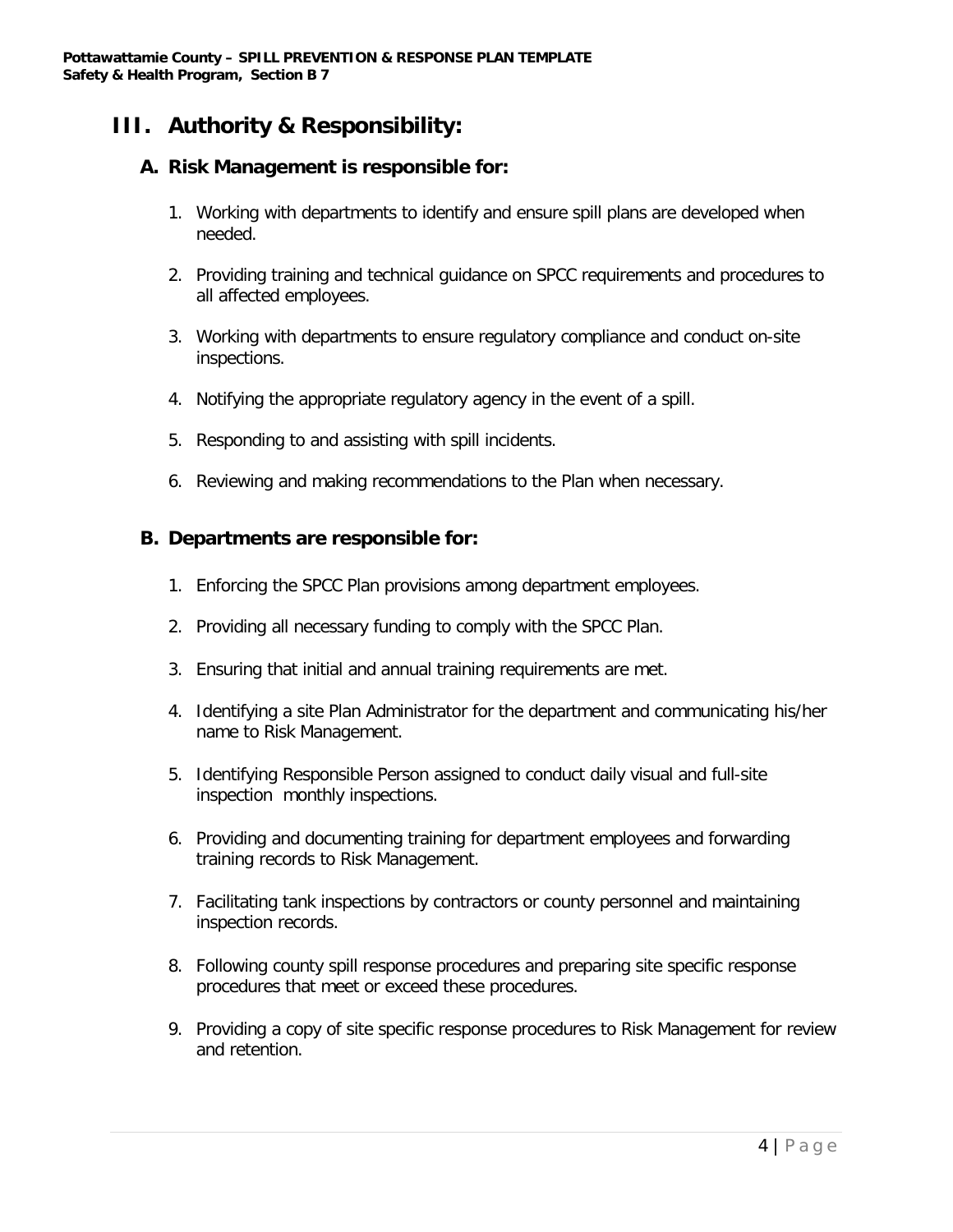- 10. Maintaining an adequate inventory of spill equipment to clean-up spills in the area under the department's supervision.
- 11. Reporting spill incidents promptly to Risk Management.

#### **C. Employees are responsible for:**

- 1. Participating in initial and annual training.
- 2. Ensuring compliance with standard operating procedures related to spill prevention and clean up.
- 3. Complying with the SPCC Plan requirements.

### **IV. Roles and Responsibilities [Location designation]:**

#### **A. Site Plan Administrator:**

 $\_$  is in charge of administering this plan and updating it as needed.

#### **B. Chain of Command for Spill Response:**

The chain of command for managing spill responses at this site is:

| 1. Name:                            | Contact $\#$ : $\_\_$ | $\Box$ Cell or $\Box$ Pager |
|-------------------------------------|-----------------------|-----------------------------|
| $2.$ Name: $\overline{\phantom{a}}$ | Contact $\#$ : $\_\_$ | $\Box$ Cell or $\Box$ Pager |
| 3. Name:                            | Contact $#$ :         | $\Box$ Cell or $\Box$ Pager |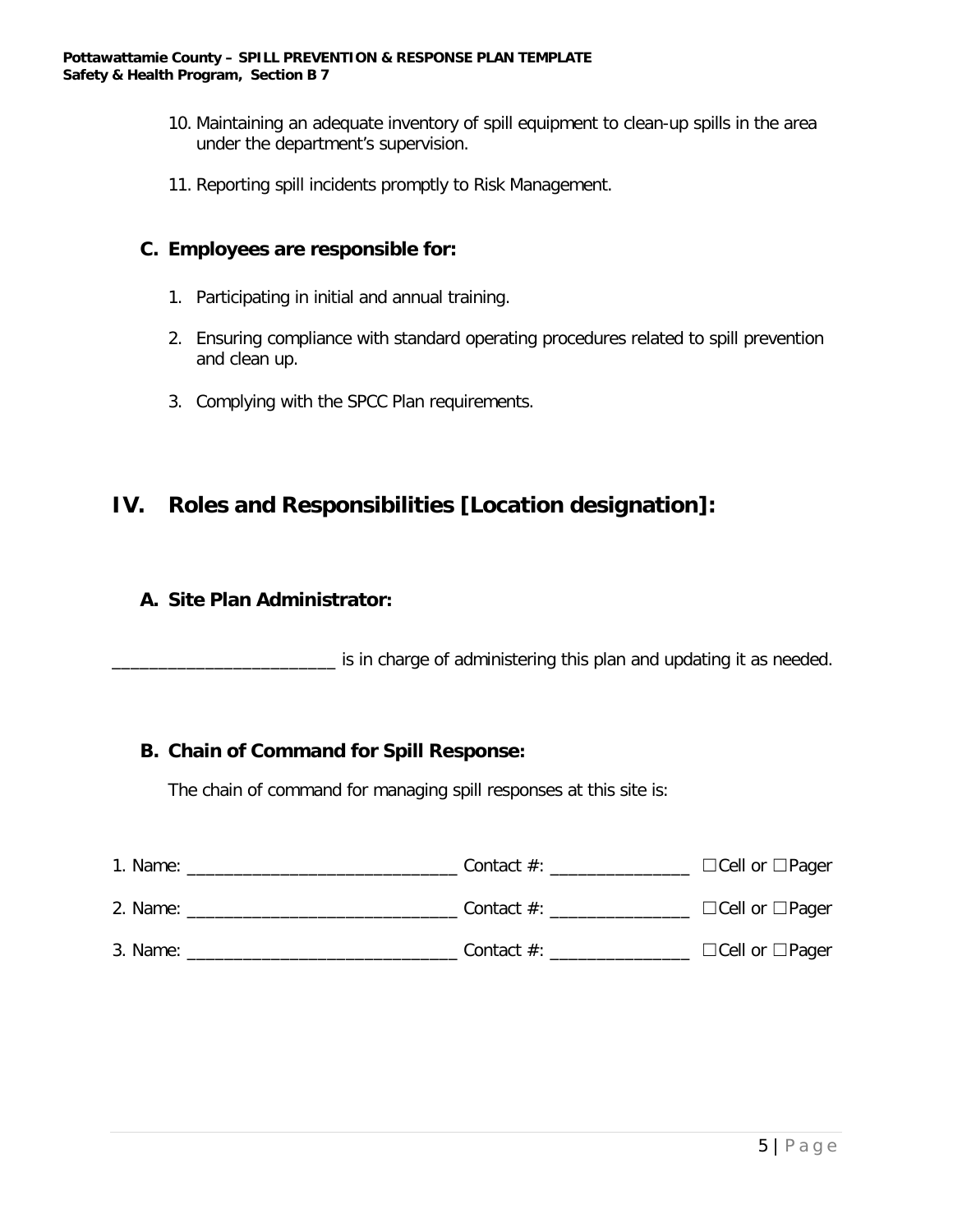#### **C. Emergency Responders [Location Designation]:**

Five levels of responders, in order of the responsibility they have:

- **1. First Responders** are any employees who witness or discover a hazardous substance release and initiate the emergency response. Anyone who could become a first responder must have awareness-level training, so they will recognize emergencies and know whom to contact.
- **2. "Operations-level" First Responders** perform initial containment to prevent the spread and further release of hazardous materials as well as controlling exposures. Operationslevel first responders for this location include:

\_\_\_\_\_\_\_\_\_\_\_\_\_\_\_\_\_\_\_\_\_\_\_ \_\_\_\_\_\_\_\_\_\_\_\_\_\_\_\_\_\_\_\_\_\_\_ \_\_\_\_\_\_\_\_\_\_\_\_\_\_\_\_\_\_\_\_\_\_\_

\_\_\_\_\_\_\_\_\_\_\_\_\_\_\_\_\_\_\_\_\_\_\_ \_\_\_\_\_\_\_\_\_\_\_\_\_\_\_\_\_\_\_\_\_\_\_ \_\_\_\_\_\_\_\_\_\_\_\_\_\_\_\_\_\_\_\_\_\_\_

\_\_\_\_\_\_\_\_\_\_\_\_\_\_\_\_\_\_\_\_\_\_\_ \_\_\_\_\_\_\_\_\_\_\_\_\_\_\_\_\_\_\_\_\_\_\_ \_\_\_\_\_\_\_\_\_\_\_\_\_\_\_\_\_\_\_\_\_\_\_

\_\_\_\_\_\_\_\_\_\_\_\_\_\_\_\_\_\_\_\_\_\_\_ \_\_\_\_\_\_\_\_\_\_\_\_\_\_\_\_\_\_\_\_\_\_\_ \_\_\_\_\_\_\_\_\_\_\_\_\_\_\_\_\_\_\_\_\_\_\_

**3. Hazardous Materials Technicians** work to clean up the spill. Hazardous materials technicians for this location include:

**4. Hazardous Materials Specialists** use their specific knowledge of the substances to be contained to guide the response. Hazardous materials specialists for this location include:

\_\_\_\_\_\_\_\_\_\_\_\_\_\_\_\_\_\_\_\_\_\_\_ \_\_\_\_\_\_\_\_\_\_\_\_\_\_\_\_\_\_\_\_\_\_\_ \_\_\_\_\_\_\_\_\_\_\_\_\_\_\_\_\_\_\_\_\_\_\_

\_\_\_\_\_\_\_\_\_\_\_\_\_\_\_\_\_\_\_\_\_\_\_ \_\_\_\_\_\_\_\_\_\_\_\_\_\_\_\_\_\_\_\_\_\_\_ \_\_\_\_\_\_\_\_\_\_\_\_\_\_\_\_\_\_\_\_\_\_\_

**5. Incident Commanders** have control of the scene, coordinate the cleanup, and work with outside responders as necessary. Incident commanders for this location include:

\_\_\_\_\_\_\_\_\_\_\_\_\_\_\_\_\_\_\_\_\_\_\_ \_\_\_\_\_\_\_\_\_\_\_\_\_\_\_\_\_\_\_\_\_\_\_ \_\_\_\_\_\_\_\_\_\_\_\_\_\_\_\_\_\_\_\_\_\_\_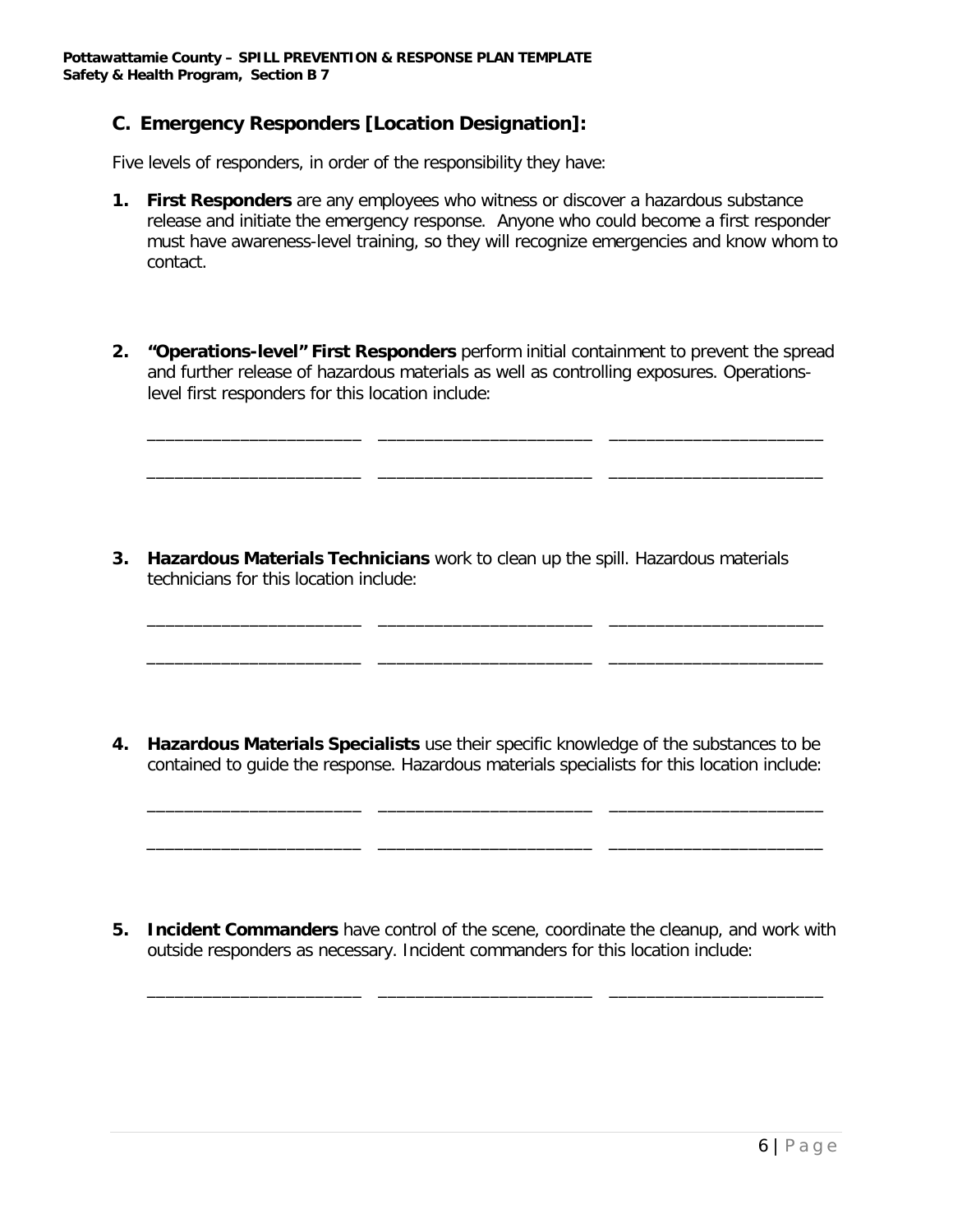# **V. Spill Prevention**

An effective spill prevention program includes inspections, proper labeling, storage, and precautions for containers.

#### **A. Inspections:**

Daily visual inspections are conducted to check for the indication of spills or leaks associated with hazardous substance containers, storage tanks both under- and aboveground, and the surrounding areas.

- 1. Daily visual inspections are conducted by: **[Responsible Person(s)]**.
- 2. Full-site inspections are conducted by **[Responsible Person]** on at least a monthly basis.

[See Appendix C and D for inspection checklist and log templates.]

#### **B. Labeling and Hazard Communication:**

- 1. Chemical containers (including secondary containers, storage tanks, and containers of chemical waste) are properly label according to the Hazard Communication Standard and GHS.
- 2. Corresponding SDSs must be readily available.
- 3. Empty containers must be marked as empty.
- 4. Use signage to identify hazardous substance storage or waste collection areas.

#### **C. Storage:**

- 1. All hazardous substance containers must be in good condition and compatible with the materials they store.
- 2. Stored containers must be spaced to allow access.
- 3. Keep all storage areas clean and in good condition.
- 4. All hazardous substances must be stored inside buildings or under cover. Follow OSHA guidelines for segregating stored flammable or combustible materials.
- 5. Store all bulk chemical containers (equal or greater than 55 gallons) with appropriate secondary containment.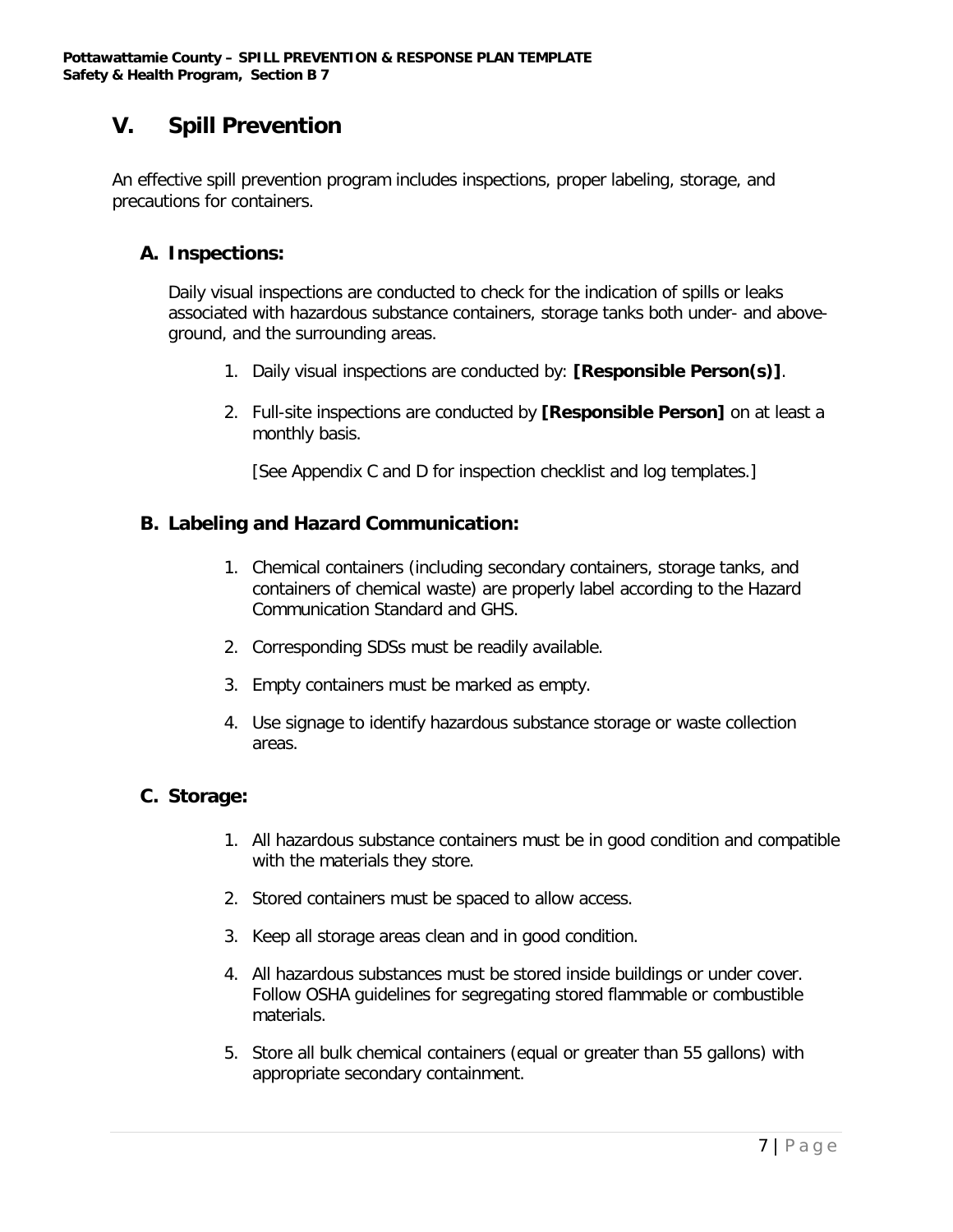#### **D. Other Precautions for Containers:**

- 1. Flammable materials stored or dispensed from drums are properly ground.
- 2. Do not overfill waste drums (allow four inches of headspace to allow expansion).
- 3. All hazardous substance containers must be close while not in use.
- 4. Both during use and when in storage, use drip pans or other collection devices to contain drips or leaks which may exit containers at the point where the material is dispensed.

# **VI. Spill Containment and Response Plan**

Every spill must be clean up as soon as possible. However, the size, nature, and location of the spill determine the procedure for containment and cleanup.

All spills, whether large or small, will be tracked by **[Responsible Person]** using Appendix E and F.

#### **A. For Awareness-Level First Responders:**

- 1. Call for help using chain of command and alert others of the release.
- 2. Call 911 if appropriate: for example, if the spill is especially large or poses hazards to employees.
- 3. Do not attempt to contain or clean up the spill. After notifying the proper authorities, leave the scene and report to designated evacuation area.

#### **B. Authorization for Spill Containing or Cleaning:**

You are authorized to stop, contain, or clean up a chemical spill if:

- a. You have the proper training for the task. For example, hazardous materials technicians are authorized to clean up the spill, but operations-level first responders are only authorized to perform initial containment.
- b. You are aware of the chemical's hazardous properties.
- c. You will not risk injury to yourself in doing so.
- d. The spill is small and easily contained.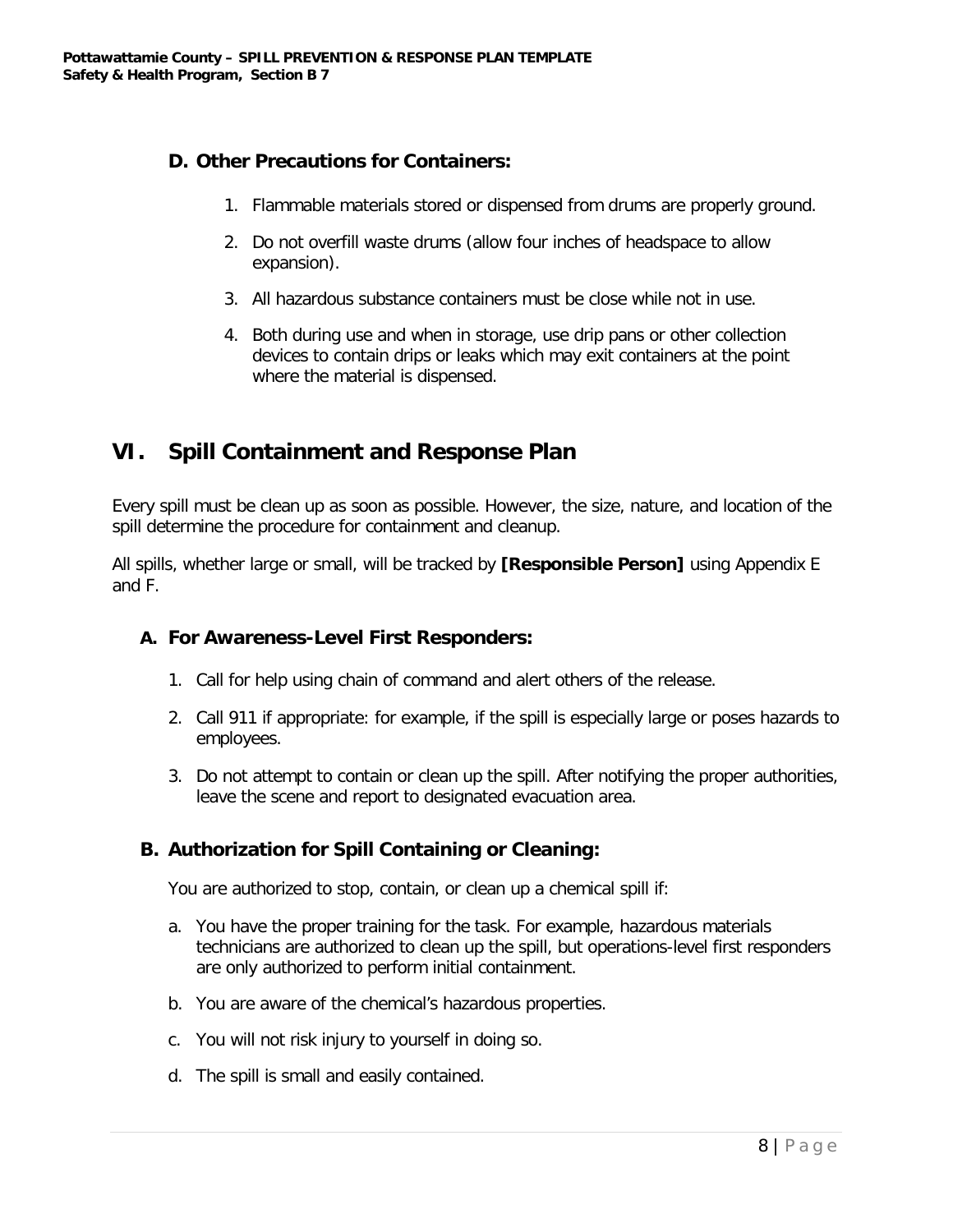#### **C. Small Spill Procedures:**

- 1. Notify onsite emergency contacts using the chain of command.
- 2. Use appropriate PPE to protect yourself from the spill.
- 3. Attempt to shut off the source of the release.
- 4. Eliminate sources of ignition (if it is safe to do so).
- 5. Protect drains by the use of adsorbent, booms, or drain covers (if it is safe to do so).
- 6. Contain any spilled material.
- 7. Clean the spill up in a timely manner to prevent accidental injury or other damage if trained to do so.

#### **D. Large Spill Procedures:**

In the event that the spill/release is large or any amount has been release to soil, surface water, or storm drains or cannot be safety dealt with in-house personnel, the following procedures apply:

- 1. Call for help using chain of command or 911, if appropriate. Alert others of the release.
- 2. Evacuate immediate area and provide care to the injured.
- 3. Incident commanders must coordinate response with local emergency personnel.
- 4. Contact spill cleanup contractor to properly assist with the cleanup
- 5. Incident commanders should also notify the appropriate agency if the release has entered the environment.

[See contact information in Section 1.]

#### **E. Fire, Explosion, and Human Health Hazard Procedures:**

In the event of a hazardous substance release that has the potential for fire, explosion, or other human health hazards, the following procedures will be implemented by the chain of command:

- 1. One or more of the following methods will notify facility staff of evacuation: \_\_\_\_\_\_\_\_\_\_\_\_ [Note: This can include verbal, intercom, portable radio, alarm, or other.]
- 2. Emergency services are notified by calling 911.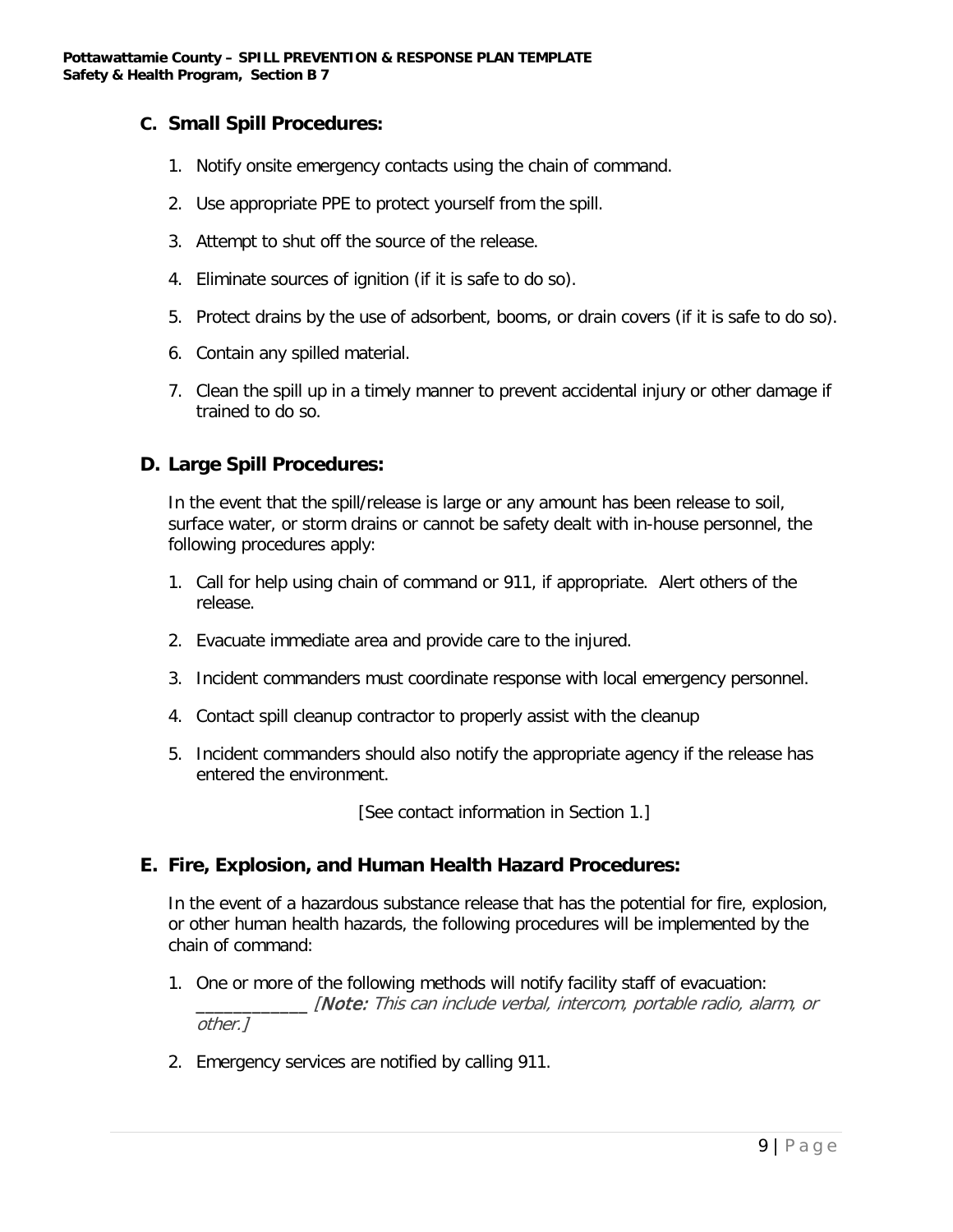- 3. Facility staff will follow predetermined evacuation routes and assemble at designated assembly areas. See the Emergency Action Plan for evacuation routes.
- 4. Some particularly hazardous materials may require specific response procedures. See Appendix H for these specific response procedures.

#### **F. Spill kits:**

- 1. Spill kits should enable the user to manage any anticipated spill or release. Spill kits are maintained and located in areas where spills are likely to occur. See Appendix B for the locations of spill kits.
- 2. Spill kits must be specific to the hazardous materials, quantities, and locations involved. For example:

| Location     | Spill Kit Description and Contents                      |
|--------------|---------------------------------------------------------|
| Loading Dock | 40-gallon spill kit including 65-gallon over pack drum, |
|              | universal absorbent socks, pillows and pads, personal   |
|              | protective equipment (specified by the hazard           |
|              | assessment), non-sparking shovel, disposable bags/ties, |
|              | and Emergency Response Guidebook                        |

- 3. **[Responsible Person]** will assure that the following is completed:
	- i. Spill kits are compatible with the hazardous substances stored on site.
	- ii. Spill kits are located in areas where spills are likely to occur, such as loading docks, chemical storage areas, or locations where hazardous substances stored.
	- iii. Spill kits are sized to manage an anticipated release. (The spill kit is equal to the largest chemical container.)
	- iv. Emergency response equipment are inspected periodically as part of the monthly inspection to assure that each kit is complete.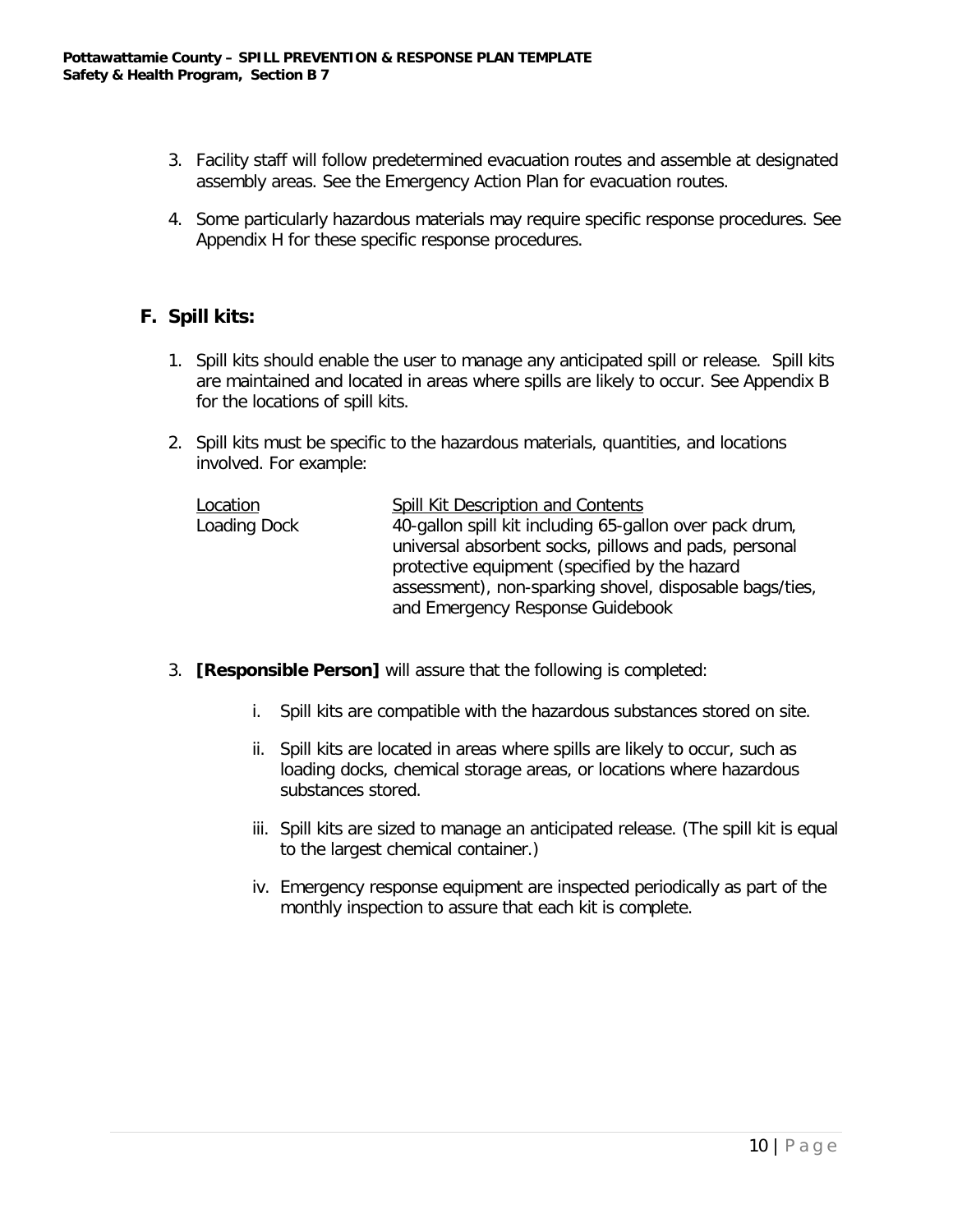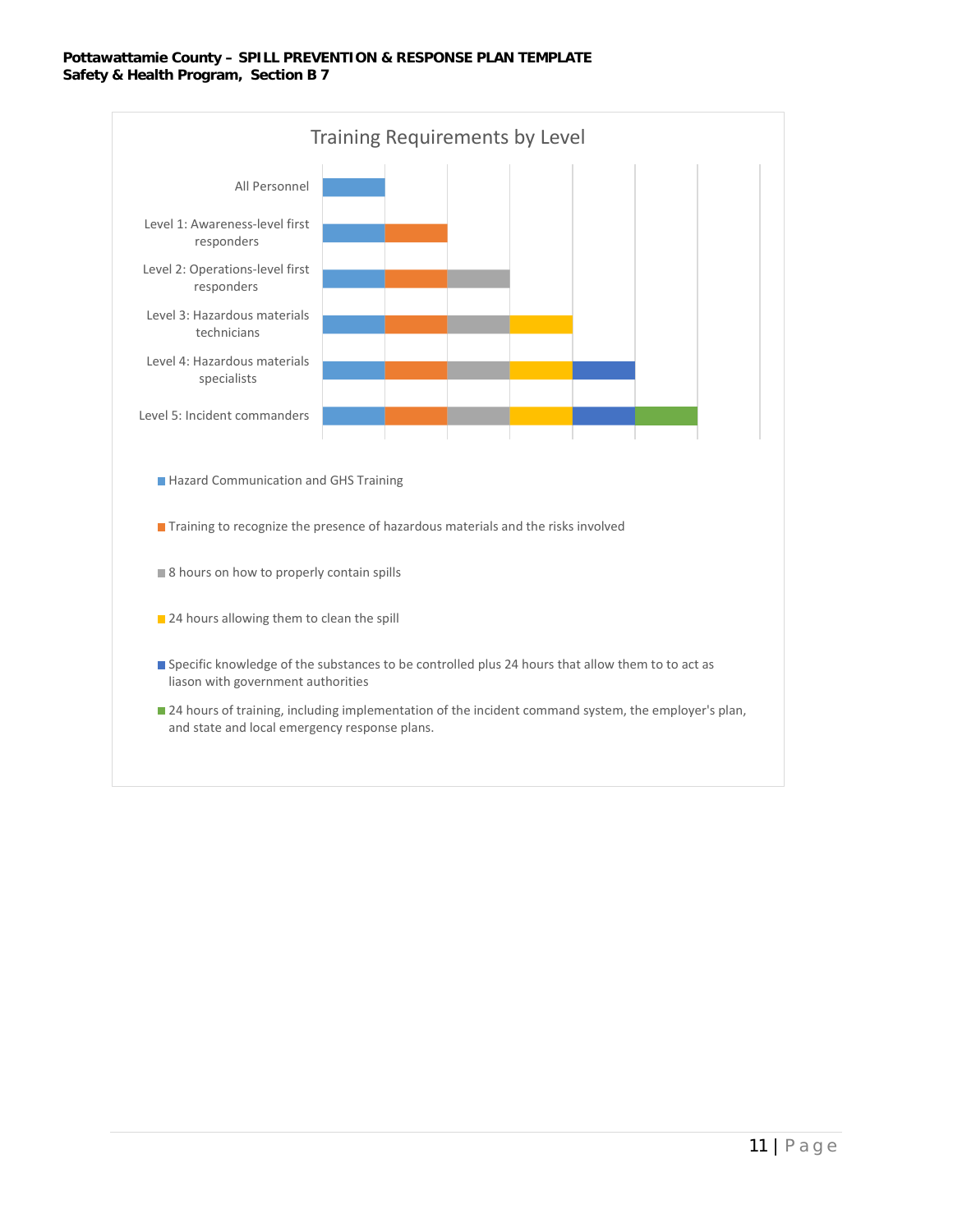# **MODEL FORMS**

Model forms for this program are located on the following pages. Departments may modify or develop their own forms based on the specific needs of their department.

> Modified forms are subject to review and approval of Risk Management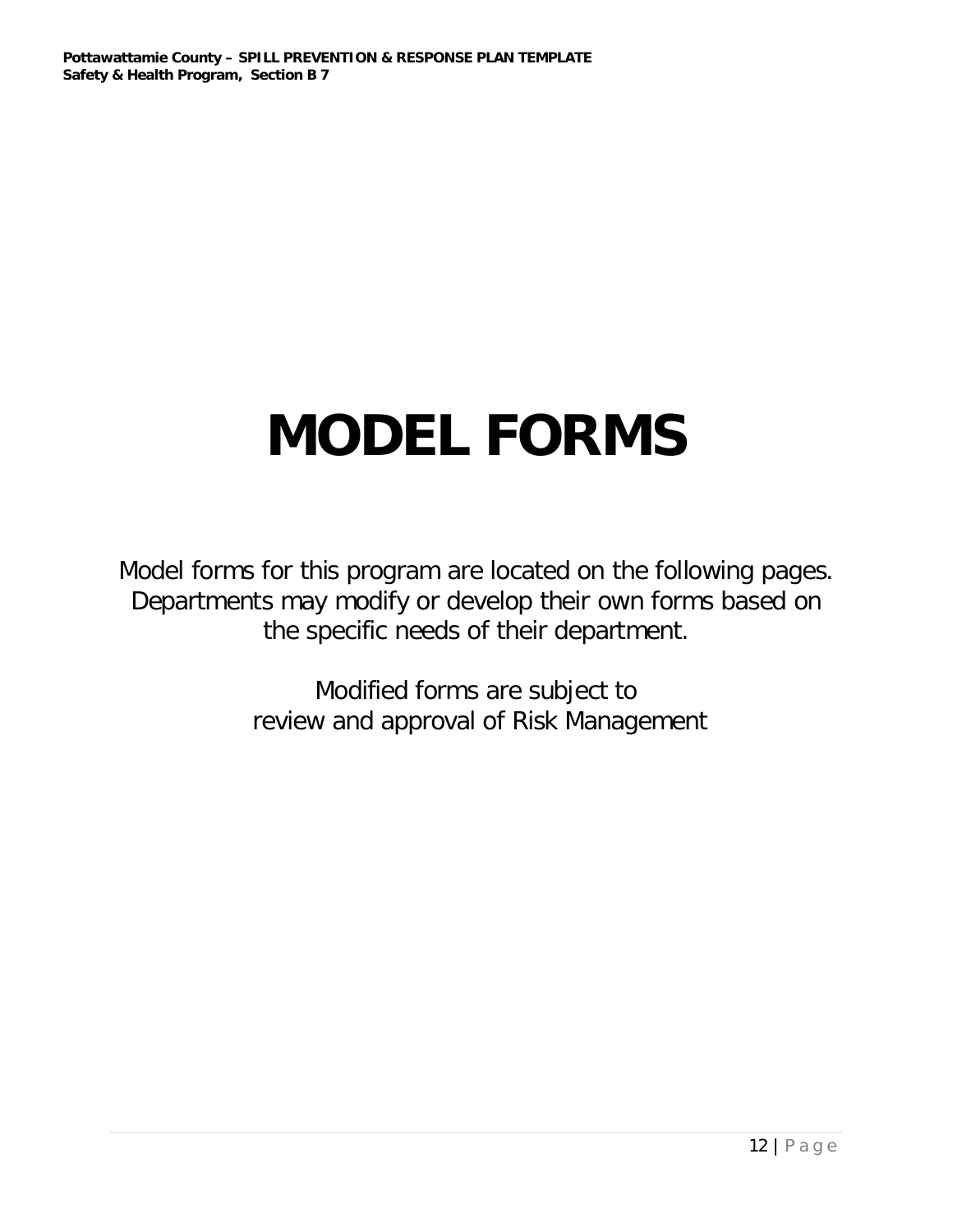# **Appendix A: Hazardous Chemicals Inventory** *page* **\_\_\_ of \_\_\_**

| <br>·acility<br>*/Building:<br>$\overline{\phantom{a}}$ | rtment | Date: |
|---------------------------------------------------------|--------|-------|
|                                                         |        |       |

This information found on the container labels or in the SDS.

| ID# | <b>Product Identifier</b> | <b>Material's Supplier and Address</b> | <b>Phone and</b><br><b>Emergency Phone</b> | SDS?<br>(YES/NO) | Container<br><b>Size</b> | Container<br>Quantity | Hazard<br>Type* | Signal<br>Word |
|-----|---------------------------|----------------------------------------|--------------------------------------------|------------------|--------------------------|-----------------------|-----------------|----------------|
|     |                           |                                        |                                            |                  |                          |                       |                 |                |
|     |                           |                                        |                                            |                  |                          |                       |                 |                |
|     |                           |                                        |                                            |                  |                          |                       |                 |                |
|     |                           |                                        |                                            |                  |                          |                       |                 |                |
|     |                           |                                        |                                            |                  |                          |                       |                 |                |
|     |                           |                                        |                                            |                  |                          |                       |                 |                |
|     |                           |                                        |                                            |                  |                          |                       |                 |                |
|     |                           |                                        |                                            |                  |                          |                       |                 |                |
|     |                           |                                        |                                            |                  |                          |                       |                 |                |
|     |                           |                                        |                                            |                  |                          |                       |                 |                |

\*1. Physical Hazard 2. Health Hazard 3. Environmental Hazard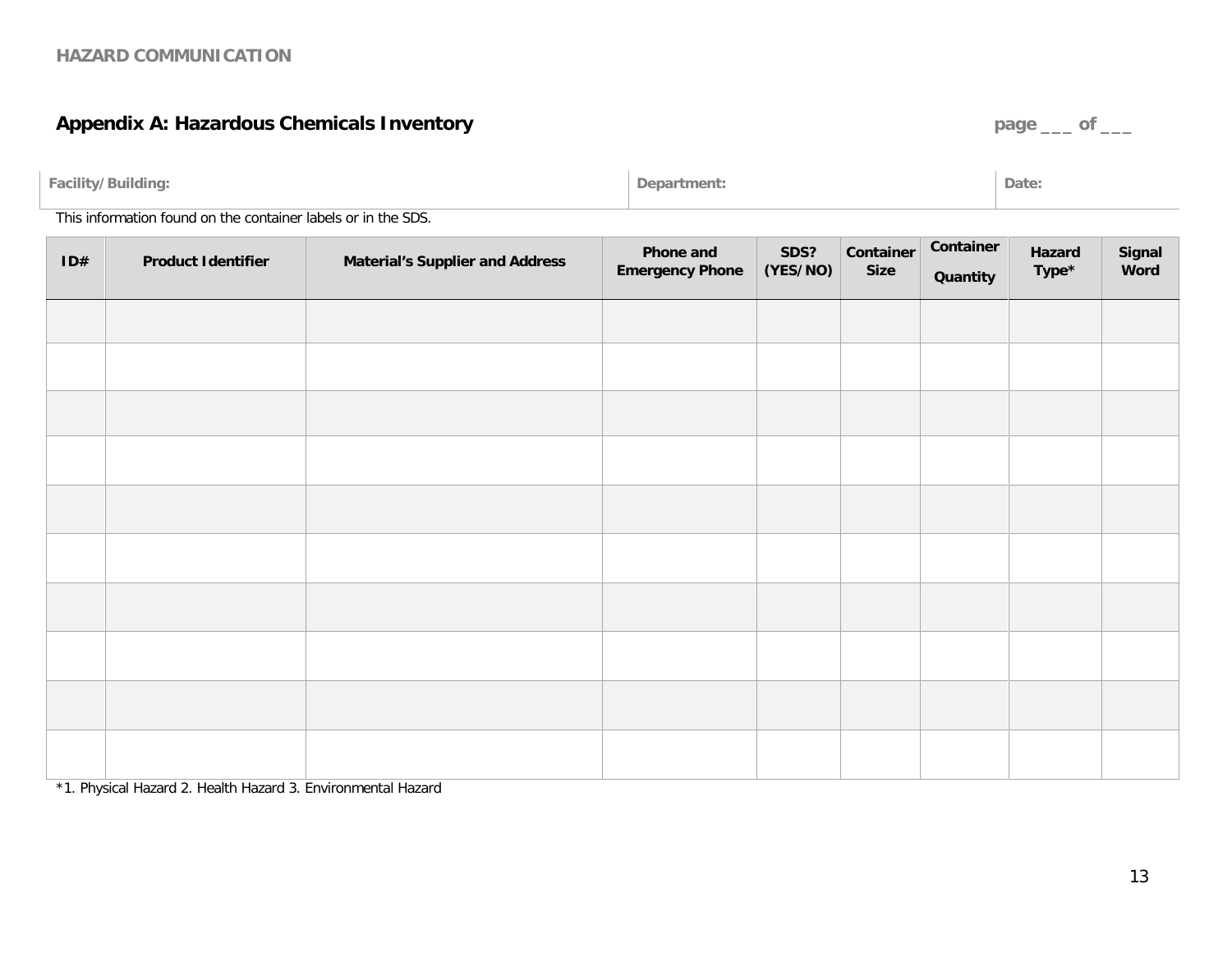#### **Appendix B**

#### **Facility Site Map**

**Instructions:** Create a facility site map that indicates the locations of the following:

- Stored hazardous substances
- Floor, sewer, and storm drains
- Spill kits and other containment or cleanup materials
- Emergency exit routes
- Evacuation meeting places
- Fire alarms
- Fire extinguishers
- Eyewash stations/showers
- First aid stations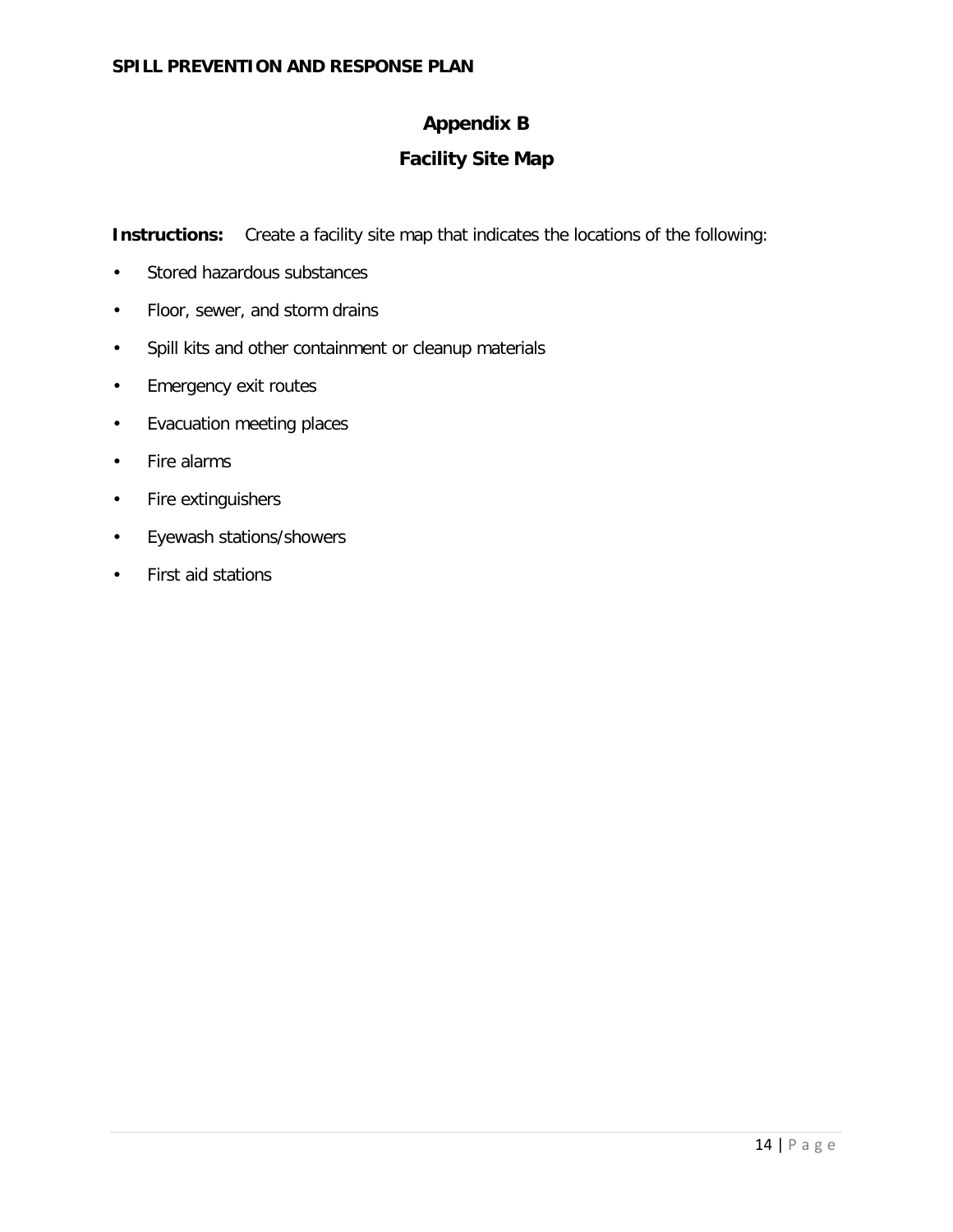#### **Appendix C**

#### **Visual Inspection Checklist**

[Instructions: Personalize an inspection form used for daily visual inspections to check for the indication of spills or leaks in a specific area.]

**Inspection Month: \_\_\_\_\_\_\_\_\_\_\_ Year: \_\_\_\_\_ Site/Building: \_\_\_\_\_\_\_\_\_\_\_\_\_\_\_\_\_\_\_\_\_\_** 

**Inspector: \_\_\_\_\_\_\_\_\_\_\_\_\_\_\_\_\_\_\_ Inspector's Signature: \_\_\_\_\_\_\_\_\_\_\_\_\_\_\_\_\_\_\_\_\_\_\_\_\_** 

| Area:                                                                                              | [Insert Area to Be Inspected]                                                 |            |           |     |  |  |  |
|----------------------------------------------------------------------------------------------------|-------------------------------------------------------------------------------|------------|-----------|-----|--|--|--|
| <b>HOUSEKEEPING</b>                                                                                |                                                                               | <b>YES</b> | <b>NO</b> | N/A |  |  |  |
| 1. Is the area free of spills?                                                                     |                                                                               |            |           |     |  |  |  |
| 2. If spills were found:                                                                           |                                                                               |            |           |     |  |  |  |
|                                                                                                    | Was the spill cleaned up properly?                                            |            |           |     |  |  |  |
|                                                                                                    | Was the spill log and report completed?                                       |            |           |     |  |  |  |
|                                                                                                    | 3. Is the area free of other housekeeping issues?                             |            |           |     |  |  |  |
| SPILL KITS INSPECTION                                                                              |                                                                               | <b>YES</b> | <b>NO</b> | N/A |  |  |  |
|                                                                                                    | 4. Are the spill kits in this area complete?                                  |            |           |     |  |  |  |
|                                                                                                    | 5. Are the spill kits in this area stored in the appropriate locations?       |            |           |     |  |  |  |
|                                                                                                    | HAZARDOUS SUBSTANCES INSPECTION                                               | <b>YES</b> | <b>NO</b> | N/A |  |  |  |
|                                                                                                    | 6. Are lids secure on all chemical containers in the area?                    |            |           |     |  |  |  |
|                                                                                                    | 7. Are labels present on all chemical containers in the area?                 |            |           |     |  |  |  |
| OTHER SAFETY CONCERNS IN THE AREA                                                                  | <b>YES</b>                                                                    | <b>NO</b>  | N/A       |     |  |  |  |
|                                                                                                    | 8. Are storm drain traps free from buildup?                                   |            |           |     |  |  |  |
|                                                                                                    | 9. Are drains free from evidence of clogging?                                 |            |           |     |  |  |  |
|                                                                                                    | 10. Are filters in good condition? (Choose "no" if they need to be replaced.) |            |           |     |  |  |  |
|                                                                                                    | 11. For tanks with alarm systems:                                             |            |           |     |  |  |  |
| Are alarms/sensors operating properly?<br>Have alarms/sensors been serviced according to schedule? |                                                                               |            |           |     |  |  |  |
| <b>NEW HAZARDOUS SUBSTANCES</b>                                                                    | <b>YES</b>                                                                    | <b>NO</b>  | N/A       |     |  |  |  |
|                                                                                                    | 12. If any hazardous substances have been introduced to the area:             |            |           |     |  |  |  |
| Have they been added to the hazardous materials inventory?                                         |                                                                               |            |           |     |  |  |  |
| Do SDSs exist for all new hazardous substances?                                                    |                                                                               |            |           |     |  |  |  |
|                                                                                                    | Have the new containers been properly labeled?                                |            |           |     |  |  |  |
|                                                                                                    | Are cleanup supplies sufficient for these substances?                         |            |           |     |  |  |  |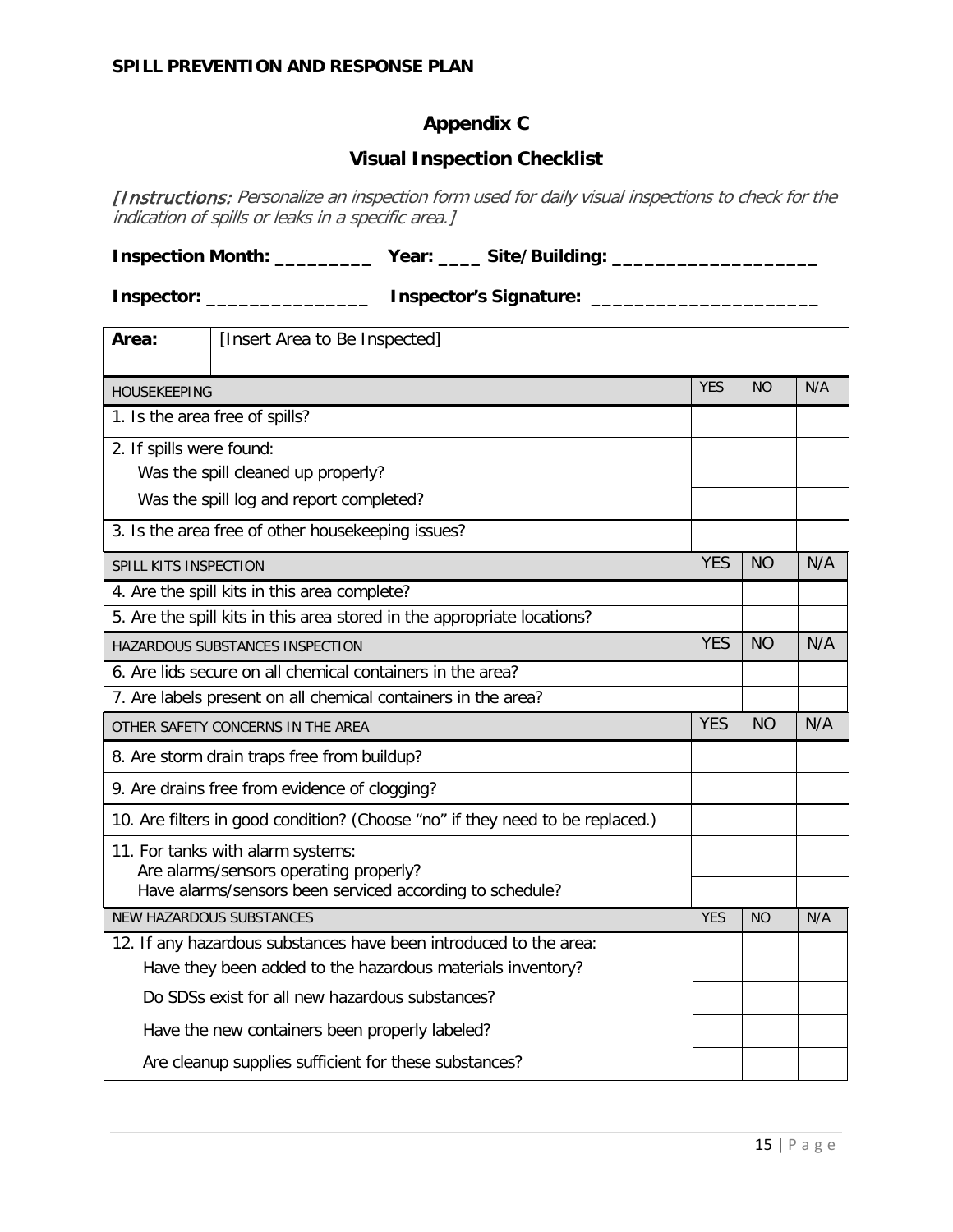**NOTES PAGE**

**For every "NO answer" above, give a description of the deficiencies:**

**Describe any other concerns:**

**Describe corrective actions:**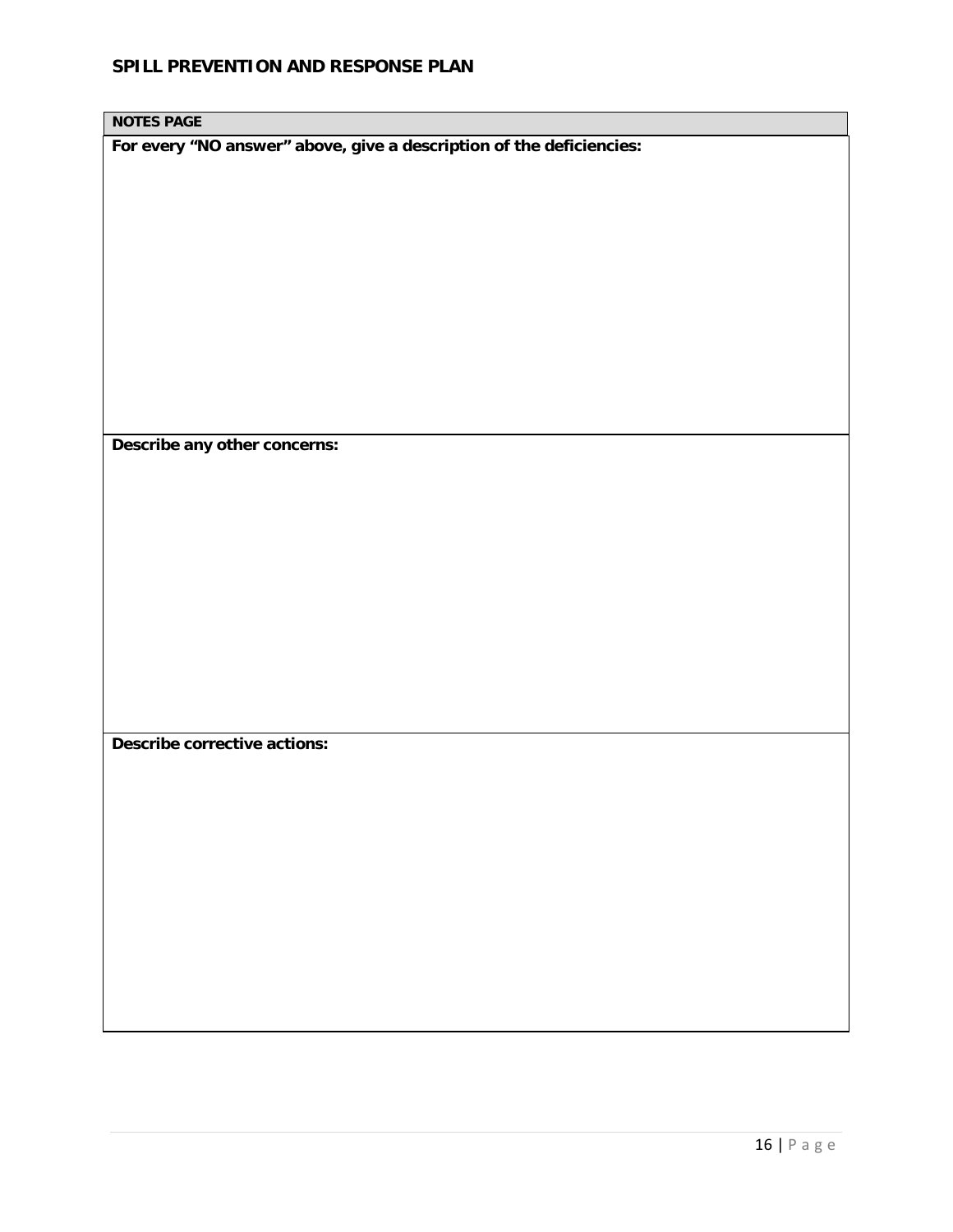#### **Appendix D: Visual Inspection Log**

Building or Location:

Date: <u>New York: Inspection Conducted by:</u> New York: New York: New York: New York: New York: New York: New York: New York: New York: New York: New York: New York: New York: New York: New York: New York: New York: New York:

|     | Area | <b>Inspection</b><br>complete | Area is free from spills<br>or defects? (Yes/No) | <b>Notes</b> |
|-----|------|-------------------------------|--------------------------------------------------|--------------|
| 1.  |      |                               |                                                  |              |
| 2.  |      |                               |                                                  |              |
| 3.  |      |                               |                                                  |              |
| 4.  |      |                               |                                                  |              |
| 5.  |      |                               |                                                  |              |
| 6.  |      |                               |                                                  |              |
| 7.  |      |                               |                                                  |              |
| 8.  |      |                               |                                                  |              |
| 9.  |      |                               |                                                  |              |
| 10. |      |                               |                                                  |              |
| 11. |      |                               |                                                  |              |
| 12. |      |                               |                                                  |              |
| 13. |      |                               |                                                  |              |

I certify that the above inspection was performed to the best of my knowledge and ability, based on the conditions present on [Date]

[Signature]

.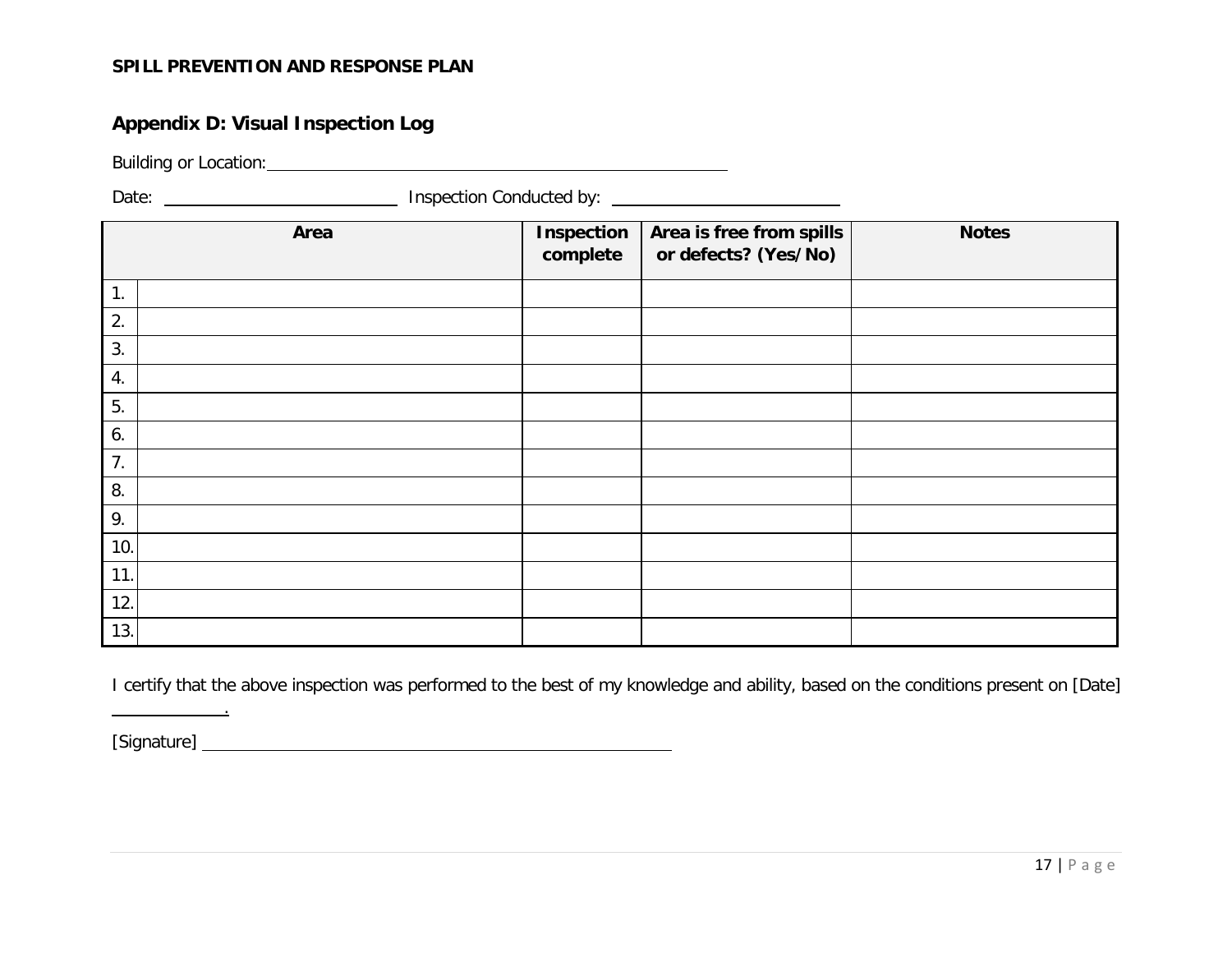**Appendix E: Spill Log**

| Date of<br>spill | Location of spill | Spill size<br>(gallons) | Preventive Measures taken | Spill kit materials<br>reordered | Was spill kit<br>adequate? List<br>deficiencies/missing<br>items |
|------------------|-------------------|-------------------------|---------------------------|----------------------------------|------------------------------------------------------------------|
|                  |                   |                         |                           |                                  |                                                                  |
|                  |                   |                         |                           |                                  |                                                                  |
|                  |                   |                         |                           |                                  |                                                                  |
|                  |                   |                         |                           |                                  |                                                                  |
|                  |                   |                         |                           |                                  |                                                                  |
|                  |                   |                         |                           |                                  |                                                                  |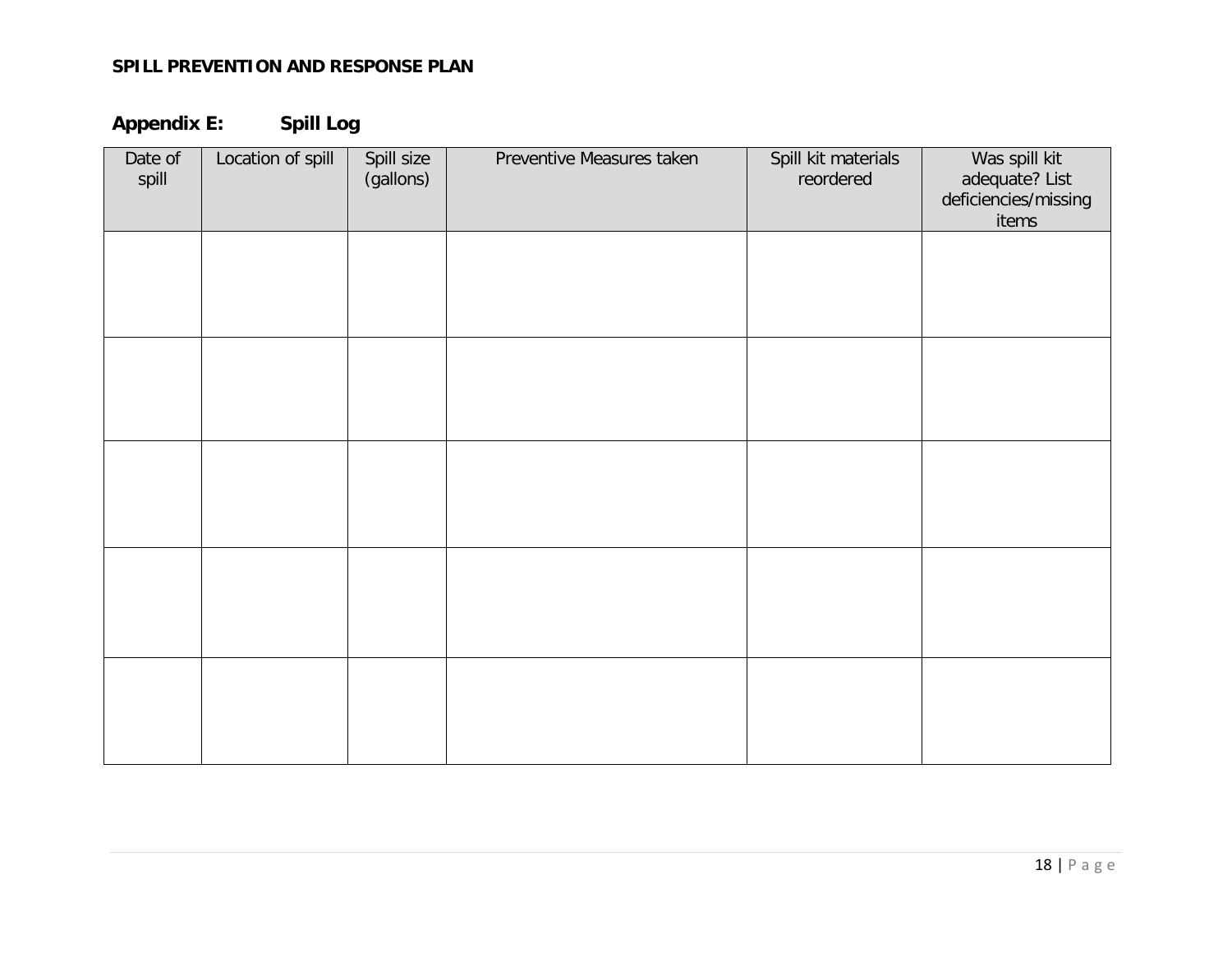# **Appendix F**

#### **Spill Report**

[Instructions: Adapt this spill log to fit your organization's needs.]

| <b>Site Name:</b> | Date of Spill: |  |  |  |  |  |  |              |  |
|-------------------|----------------|--|--|--|--|--|--|--------------|--|
|                   |                |  |  |  |  |  |  |              |  |
| _______           |                |  |  |  |  |  |  | ____________ |  |

**Spill started at (time):** \_\_\_\_\_\_ ☐ AM ☐ PM **Spill ended at (time):** \_\_\_\_\_\_ ☐ AM ☐ PM

**This report filled out by:** \_\_\_\_\_\_\_\_\_\_\_\_\_\_\_\_\_\_\_\_\_\_\_

| <b>SPILL TYPE</b>                |  |
|----------------------------------|--|
| Spilled substance (common name): |  |
| Quantity spilled:                |  |
| Material concentration:          |  |

| <b>SPILL LOCATION</b>          |  |                                |                   |  |  |  |
|--------------------------------|--|--------------------------------|-------------------|--|--|--|
| Describe location:             |  |                                |                   |  |  |  |
| Describe damage:               |  |                                |                   |  |  |  |
| $\Box$ Outdoors $\Box$ Indoors |  | If outdoors, describe weather: |                   |  |  |  |
| Did the spill reach water?     |  | $\Box$ Yes $\Box$ No           | If yes, describe: |  |  |  |

| <b>RESPONDERS</b>             |  |                                                                                          |  |  |
|-------------------------------|--|------------------------------------------------------------------------------------------|--|--|
| Spill discovered by:          |  |                                                                                          |  |  |
| Name of additional responders |  | Type of responder (operations-level, hazardous<br>material technician, contractor, etc.) |  |  |
|                               |  |                                                                                          |  |  |
|                               |  |                                                                                          |  |  |
|                               |  |                                                                                          |  |  |
|                               |  |                                                                                          |  |  |
|                               |  |                                                                                          |  |  |

| <b>ACTIONS TAKEN</b>             |  |  |
|----------------------------------|--|--|
| Communicating/evacuating         |  |  |
| Containment of spill             |  |  |
| Cleanup of spill                 |  |  |
| Reporting and documentation      |  |  |
| Analysis and preventive measures |  |  |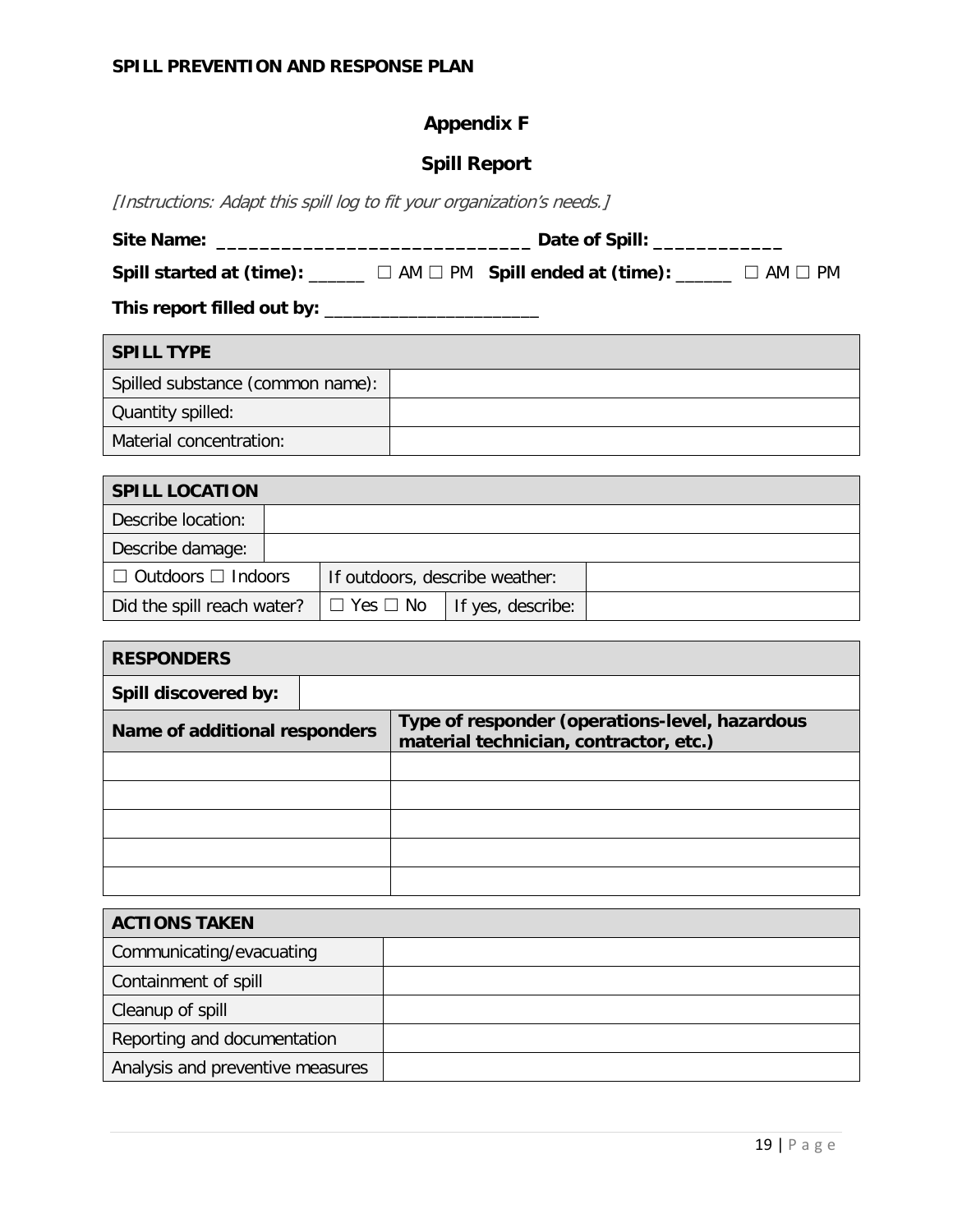# **Appendix G**

#### **Training Log**

|                            | This form documents that the training specified above was presented to the listed participants.<br>By signing below, each participant acknowledges receiving this training. |
|----------------------------|-----------------------------------------------------------------------------------------------------------------------------------------------------------------------------|
| <b>Class Participants:</b> |                                                                                                                                                                             |
|                            |                                                                                                                                                                             |
|                            |                                                                                                                                                                             |
|                            |                                                                                                                                                                             |
|                            |                                                                                                                                                                             |
|                            |                                                                                                                                                                             |
|                            |                                                                                                                                                                             |
|                            |                                                                                                                                                                             |
|                            |                                                                                                                                                                             |
|                            |                                                                                                                                                                             |
|                            |                                                                                                                                                                             |
|                            |                                                                                                                                                                             |
|                            |                                                                                                                                                                             |
|                            |                                                                                                                                                                             |
|                            |                                                                                                                                                                             |
|                            |                                                                                                                                                                             |
|                            |                                                                                                                                                                             |

[Note: A Copy of the Class Handout attached here as well.]